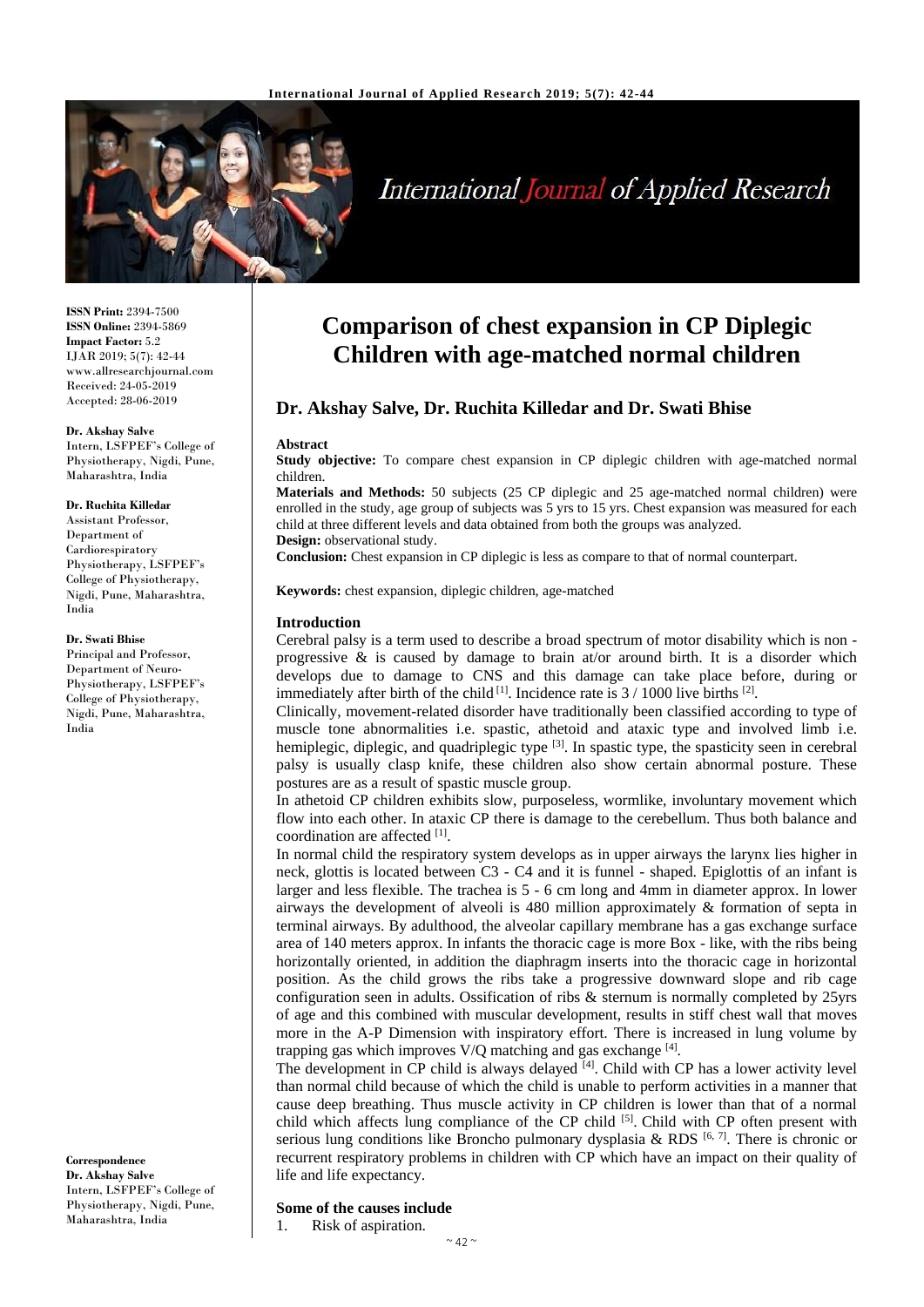- 2. Insufficient cough.<br>3. Upper airways obst
- Upper airways obstruction.
- 4. Progressive Kyphoscoliosis<sup>[7, 18]</sup>.

There are some studies which shows that the truncal expansion and respiratory functions are more affected in Hemiplegic CP as compare to Diplegic CP [8].

Out of which spastic hemiplegic and diplegic are ambulatory and quadriplegics are non ambulatory.

Diplegia is the most common form of spastic cp  $[9]$  A white mater infract in the periventricular areas caused by hypoxia can lead to spastic diplegic cp <sup>[9]</sup>. It primarily affects bilateral lower extremities, resulting in issues with gait balance and coordination. There is a discrepancy between upper extremity and lower extremity function in children with diplegic cp with lower extremity being more affected than the upper extremity and trunk. Owing to bilateral lower extremity spasticity and weakness, energy expenditure is much greater during ambulation, resulting in poor endurance and decrease functional mobility at home and within the community<sup>[9]</sup>.

CP diplegic children suffer from respiratory infections quite often they have risk of aspiration, insufficient cough and upper airway obstruction.

All these could be affected by insufficient oxygenation which could be because of limited expansion of the chest. So there is a need to evaluate whether chest expansion is affected in these children or not.

#### **Materials and Methods**

25 diagnosed CP diplegic children and 25 age matched normal subjects were selected for the study from Pune region. Age group was defined between 5 to 15 years. Children having known respiratory disease, recent chest infection and children who are hospitalized were excluded from the study.

Chest expansion at three levels was the outcome measure of the study. Measuring tape was used for chest expansion measurement [10].

# **Procedure**

Ethical approval was taken before commencement of the study from institutional ethical committee. Subjects were informed about the study and prior informed consent was obtained. Written informed consent was obtained from the institute where CP children were enrolled from.

Procedure was explained to the subjects (i.e. for measurement of chest expansion at supramammary level the subject has to put his/her both hands above the head and for mammary and inframammary level the hands are placed over pelvic. And ask the subject first to exhale completely and then inhale) and their caretakers and parents.

Chest expansion was measured at three different levels (i.e.supramammary, mammary and inframammary level) using measuring tape for CP children and age matched healthy children.

#### **Statistical analysis**

Total 50 subjects were assessed between age 5 yrs to 15 yrs. Mean was calculated of CP diplegic and age-matched normal children by formula,

 $MEAN = \sum x_i/n$ .

Standard deviation was calculated.

All analyses were performed with graph pad instat statistical software.

**Table 1:** Type of mammary

|             | Supra mammary<br>(mean) | <b>Mammary</b><br>(mean) | Infra mammary<br>(mean) |
|-------------|-------------------------|--------------------------|-------------------------|
| CP diplegic | $2.84 \pm 1.12$         | $2.46 \pm 0.90$          | $2.15 \pm 0.91$         |
| Normal      | $3.1 \pm 0.65$          | $3.6 \pm 0.79$           | $3.86 \pm 1.06$         |
| P value     | 0.012                   | 0.012                    | 0.012                   |
| t value     | 0.21                    | 0.21                     | 0.21                    |

The unpaired T test was used and P value were calculated for three different groups ie. supra mammary, mammary and inframammary.

P value of supramammary group is-0.012

P value of mammary group is -0.012

P value of inframammary group is -0.012



**Fig 1;** Levels of chest

In fig 1, there is difference of chest expansion seen in all three levels of chest and there is decreased chest expansion seen in CP diplegic children as compared to age- matched normal children though the difference is statistically not significant but clinically it is significant.

#### **Result**

In our study we found that chest expansion in CP diplegic children was lesser than that of normal counterpart, but this difference was statistically not significant, though clinically it was significant

#### **Discussion**

Chest expansion is a measurement of lungs expansion capacity and thus it reflects oxygenation status of body. In diplegic children, abdominals are weak and because of that the trunk fixation on lower body is hampered. Trunk, spine and costovertebral joints are become stiff because of that chest expansion is limited

The development in the CP child is always delayed. Child with CP has a lower activity level than normal child [4]. Normal children sit in 8 month and get standing without holding in 9 month  $[12]$ . In CP patient the process of developing milestones is delayed. These children do not attempt log rolling because of which trunk dissociation over pelvis is hampered which ultimately contributes to underdeveloped abdominals especially obliques. This activity limitation of trunk affects the bucket handle motion